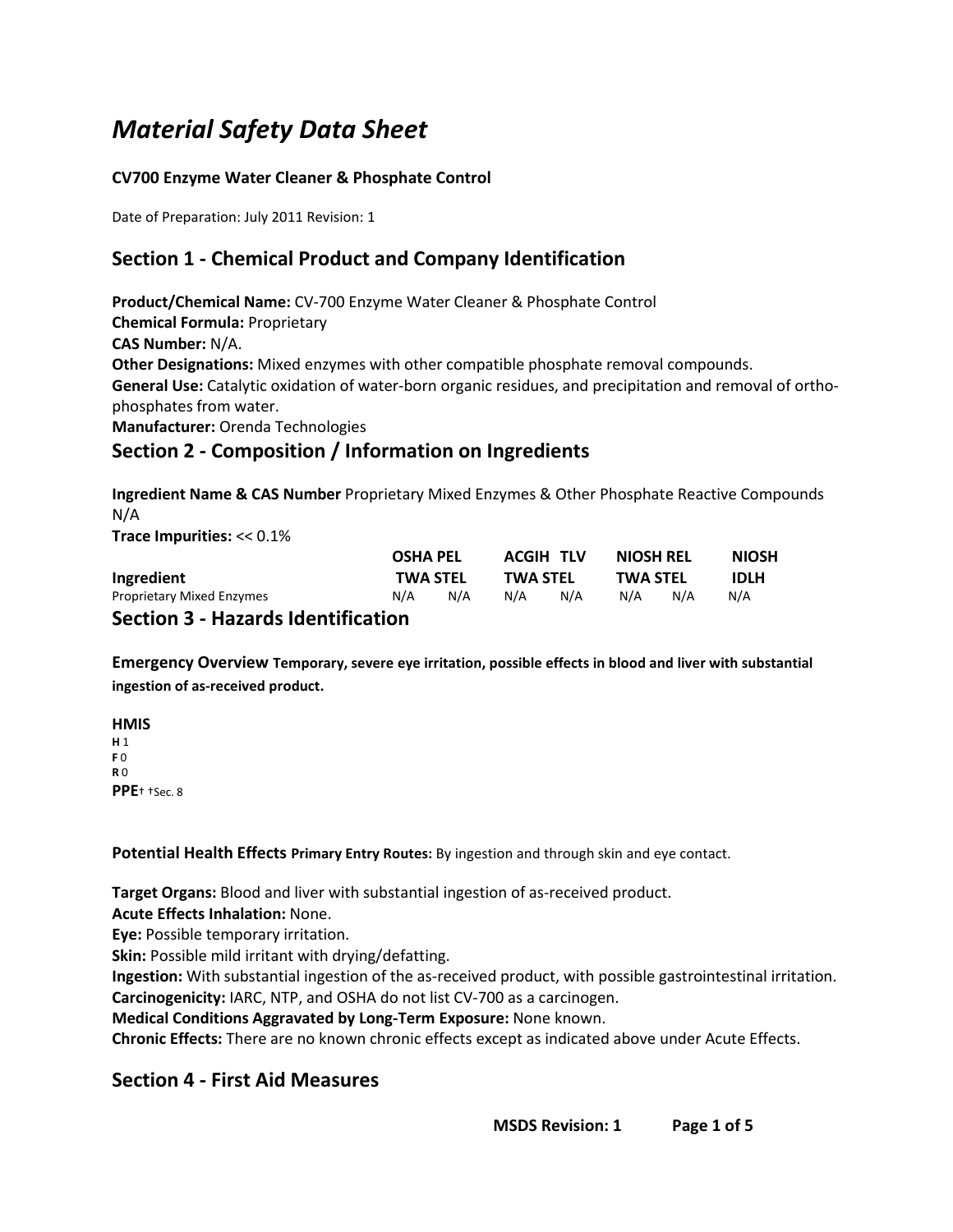**Inhalation:** In the improbable event of product inhalation, remove the affected individual to fresh air and provide fresh air or artificial respiration as required. Obtain medical attention.

**Eye Contact:** Flush thoroughly with water for five minutes and obtain medical attention if irritation of eye membranes persists.

**Skin Contact:** Wash contacted areas with soap and water, apply emollient skin cream to minimize dryness and seek medical attention if irritation persists..

**Ingestion:** Drink several glasses of water. Obtain medical attention.

### *After first aid, get appropriate in-plant, paramedic, or community medical support if exposure symptoms persist.*

**Note to Physicians:** Under normal use and human exposure conditions, the product is considered nontoxic and nonhazardous.

**Special Precautions/Procedures:** None.

### **Section 5 - Fire-Fighting Measures**

Flash Point: Flash Point Method: Burning Rate: Autoignition Temperature: LEL: UEL: Flammability Classification: Extinguishing Media:

Unusual Fire or Explosion Hazards:

**Hazardous Combustion Products:** Thermal oxidative decomposition of the product may release toxic fumes of hydrogen chloride, and oxides of carbon, nitrogen.

**Fire-Fighting Instructions:** Do not release runoff from fire control methods to sewers or waterways. **Fire-Fighting Equipment:** Because fire may produce toxic thermal decomposition products, wear as elfcontained breathing apparatus (SCBA) with a full facepiece operated in pressure-demand or positivepressure mode.

### **Section 6 - Accidental Release Measures**

**Spill Procedures: Small & Large Spills Containment:** For all spills, pick up mechanically and place in suitable container for disposal. Do not release into sewers or waterways. **Cleanup:** After product recovery and removal, flush spill area with water to a sanitary sewer. **Regulatory Requirements:** Follow applicable OSHA regulations (29 CFR 1910.120).

### **Section 7 - Handling and Storage**

**Handling Precautions:** Wear appropriate eye and glove protection to minimize personal exposure. **Storage Requirements:** Do not store with oxidizing or acidic materials. Keep containers tightly sealed, store at temperatures below 120°F.

**Regulatory Requirements:** None established.

### **Section 8 - Exposure Controls / Personal Protection**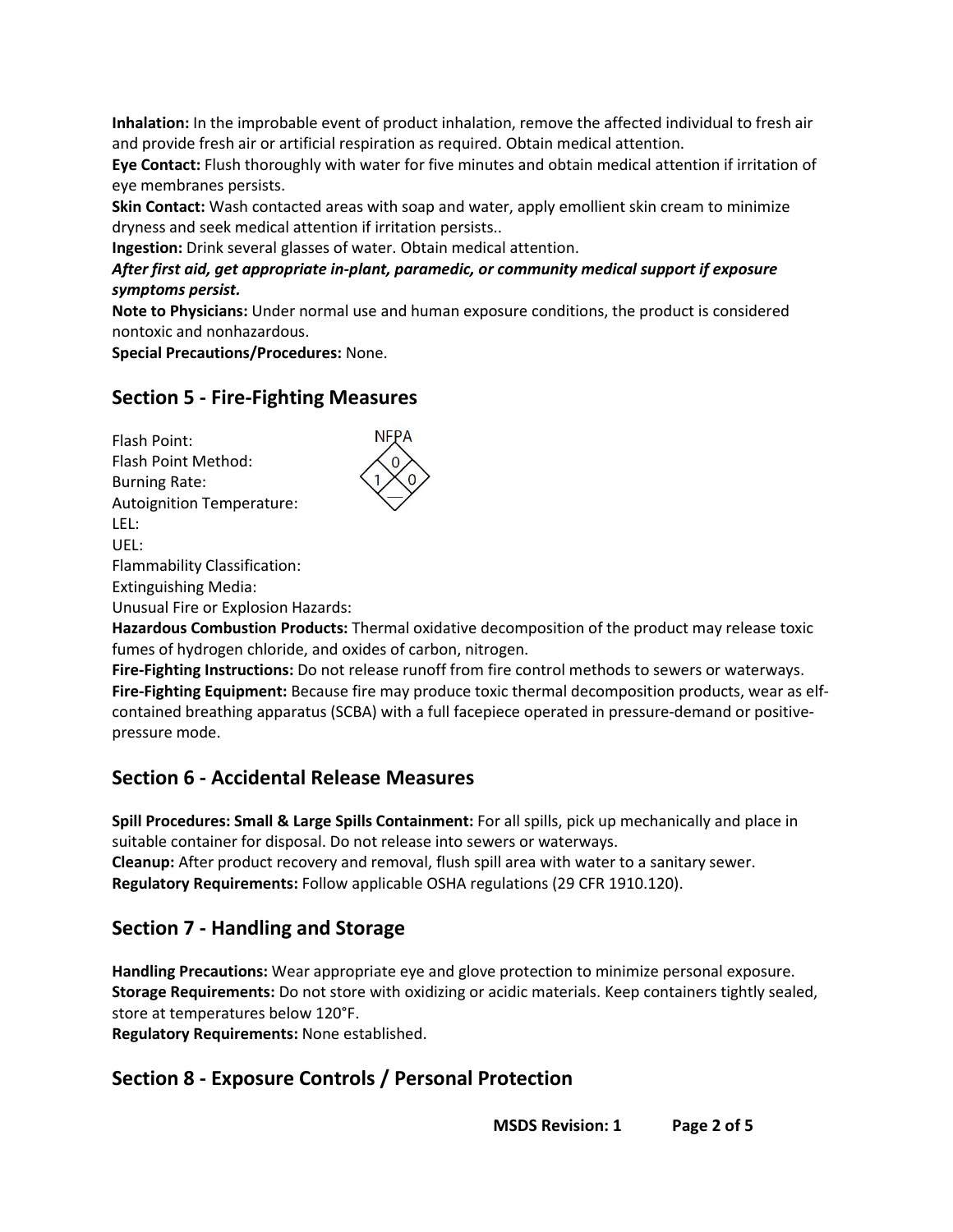**Engineering Controls: Ventilation:** In the improbable event of product misting, provide general or local exhaust ventilation systems to minimize airborne concentrations. Local exhaust ventilation is preferred because it prevents contaminant dispersion in of the work area by controlling it at its source.

**Administrative Controls: Respiratory Protection:** If product dusting occurs, follow OSHA respirator regulations (29 CFR 1910.134) and, if necessary, wear a MSHA/NIOSH-approved respirator. Select respirator based on its suitability to provide adequate worker protection for given working conditions, level of airborne contamination, and presence of sufficient oxygen. *.*If respirators are used, OSHA requires a written respiratory protection program that includes at least: medical certification, training, \_t-testing, periodic environmental monitoring, maintenance, inspection, cleaning, and convenient, sanitary storage areas.

**Protective Clothing/Equipment:** Wear chemically protective gloves to prevent prolonged or repeated skin contact. Wear protective eyeglasses or chemical safety goggles, per OSHA eye- and face-protection regulations (29 CFR 1910.133). Contact lenses are not eye protective devices. Appropriate eye protection must be worn instead of, or in conjunction with contact lenses.

**Safety Stations:** Make emergency eyewash stations, safety/quick-drench showers, and washing facilities available in work area.

**Contaminated Equipment:**Separate contaminated work clothes from street clothes. Launder before reuse. Remove material from your shoes and clean personal protective equipment after use. **Comments:** Never eat, drink, or smoke in work areas. Practice good personal hygiene after using this material, especially before eating, drinking, smoking, using the toilet, or applying cosmetics. KEEP AWAY

# **Section 9 - Physical and Chemical Properties**

Physical State: Appearance and Odor: Odor Threshold: Vapor Pressure: Vapor Density (Air=1): Formula Weight: Density: Specific Gravity (H2O=1, at 4 C): pH: Water Solubility: Other Solubility: Boiling Point: Freezing Point: Viscosity: Refractive Index: Surface Tension: % Volatile: Evaporation Rate:

FROM CHILDREN.

## **Section 10 - Stability and Reactivity**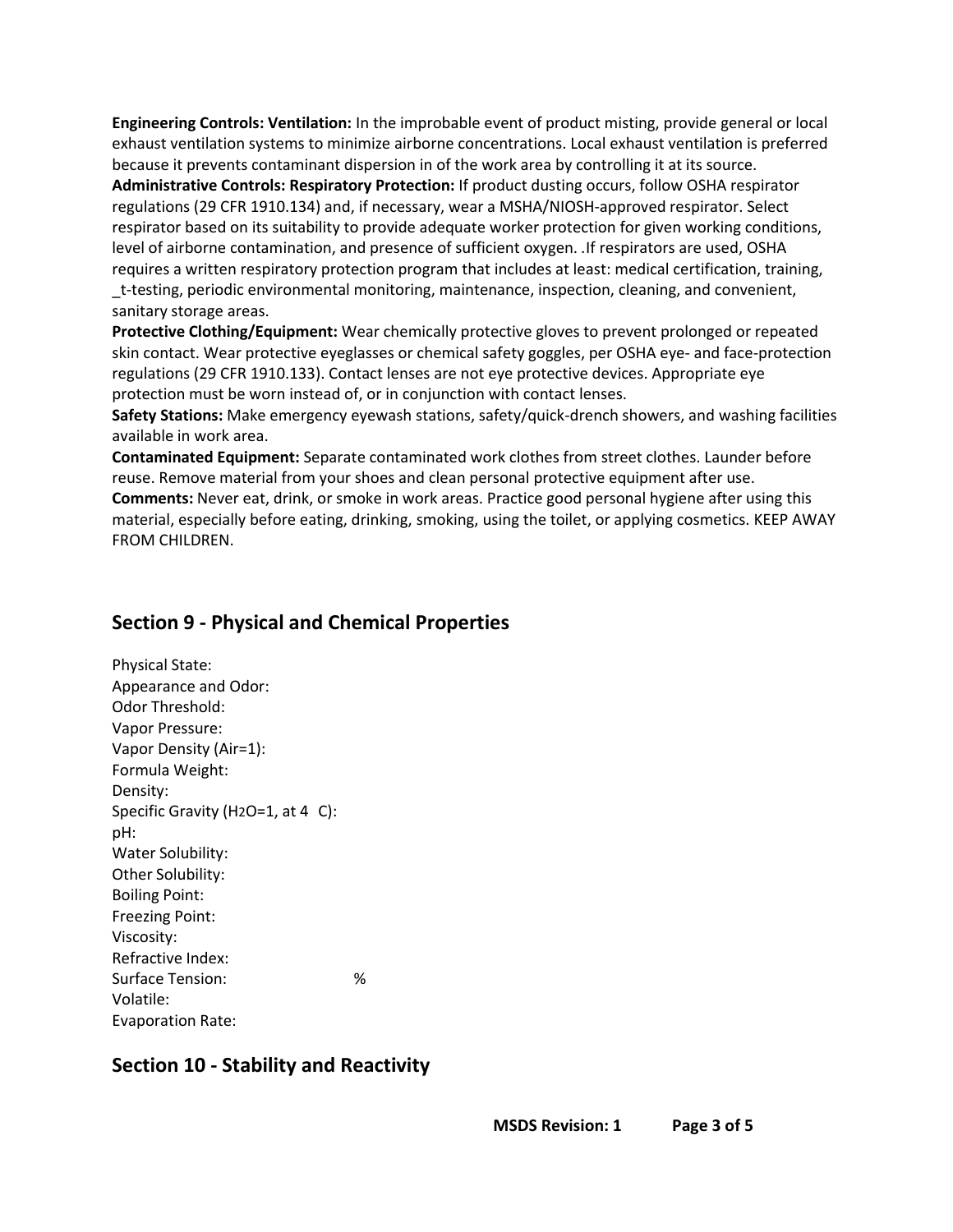**Stability:** CV-700 is stable at room temperature in closed containers under normal storage and handling conditions.

**Polymerization:** Hazardous polymerization cannot occur.

**Chemical Incompatibilities:** Do not store with oxidizers or acidic agents.

**Conditions to Avoid:** N/A

**Hazardous Decomposition Products:** Thermal oxidative decomposition of CV-700 can produce fumes of hydrogen chloride, and oxides of carbon, and nitrogen

# **Section 11- Toxicological Information**

Toxicity Data: Eye Effects: Skin Effects: Ingestion Effects Acute Inhalation Effects: Acute Oral Effects: Not Established Chronic Effects: Carcinogenicity: Mutagenicity: Teratogenicity:

## **Section 12 - Ecological Information**

**Ecotoxicity:** Specific data not established. Under prescribed conditions of use, will not be toxic to mammalian, reptilian or piscine species. **Environmental Fate Environmental Transport:** Water or soil. **Environmental Degradation:** Not established. **Soil Absorption/Mobility:** Not established.

### **Section 13 - Disposal Considerations**

**Disposal:** Contact Orenda Technologies, your local supplier or a licensed contractor for detailed recommendations. Recovered spilled product may be disposed of by either landfill or incineration. Follow applicable Federal, state, and local regulations.

**Disposal Regulatory Requirements:** None.

**Container Cleaning and Disposal:** Thoroughly clean empty containers with water and recycle or dispose of. Do not use empty containers for food storage.

## **Section 14 - Transport Information**

### **DOT Transportation Data (49 CFR 172.101):**

**Shipping Name: Shipping Symbols: Hazard Class: ID No.: Packing Group: Label: Special Provisions (172.102): Packaging Authorizations a) Exceptions: b) Non-bulk Packaging: c) Bulk Packaging: Quantity Limitations a) Passenger, Aircraft, or Railcar: b) Cargo Aircraft Only: Vessel Stowage Requirements a) Vessel Stowage: b) Other:**